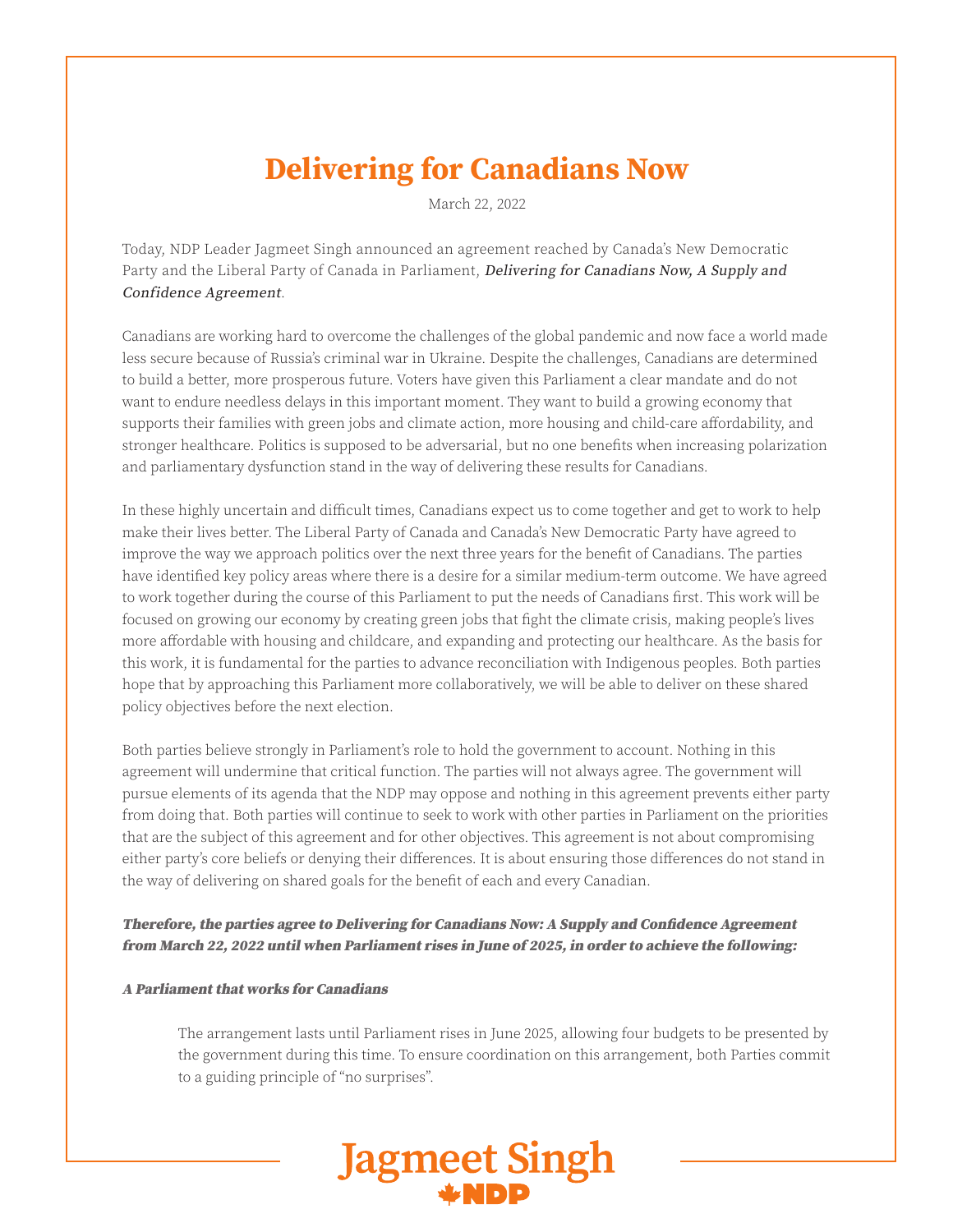The agreement will mean that the NDP agrees to support the government on confidence and budgetary matters – notably on budgetary policy, budget implementation bills, estimates and supply – and that the Liberal Party commits to govern for the duration of the agreement. The NDP would not move a vote of non-confidence, nor vote for a non-confidence motion during the term of the arrangement. Other votes which impede the government from functioning may be declared confidence by the government, in which case the government will commit to informing the NDP as soon as possible if a vote will be declared confidence, and the NDP will inform the government of their vote intentions before declaring publicly to permit discussions around confidence to take place.

 Regarding committees, both parties agree to the importance of parliamentary scrutiny and the work done by Members of Parliament at committees. To ensure committees are able to continue their essential work, both parties agree to communicate regarding any issues which could impede the government's ability to function or cause unnecessary obstructions to legislation review, studies and work plans at committees.

Both parties agree to the minimum standing meetings:

- Leaders meeting at least once per quarter
- Regular House Leader meetings
- Regular Whip meetings
- Monthly stock-take meetings by an oversight group

 The oversight group will consist of a small group of staff and politicians. This group will discuss overall progress on key commitments and upcoming issues.

 In addition to briefings provided by the public service and ministers on policy matters related to the arrangement, including the budget and legislation, the government will ensure public servants remain available to brief the NDP on other matters. Briefings should be done in a timely fashion to allow for constructive feedback and discussion.

 Both parties agree that parliamentary debate is essential. Both parties agree to identify priority bills to expedite through the House of Commons, including by extending sitting hours to allow for additional speakers, if needed. The NDP will support a limited number of programming motions to pass legislation that both parties agree to.

The agreement will serve to ensure Parliament continues to function in the interest of Canadians.

The Parties agree to prioritize the following actions, while continuing to work on other possible shared priorities through the oversight group.

## 1. A better healthcare system

 • Launching a new dental care program for low-income Canadians. Would start with under 12-year-olds in 2022, then expand to under 18-year-olds, seniors and persons living with a disability in 2023, then full implementation by 2025. Program would be restricted to families with an income of less than \$90,000 annually, with no co-pays for anyone under \$70,000 annually in income.

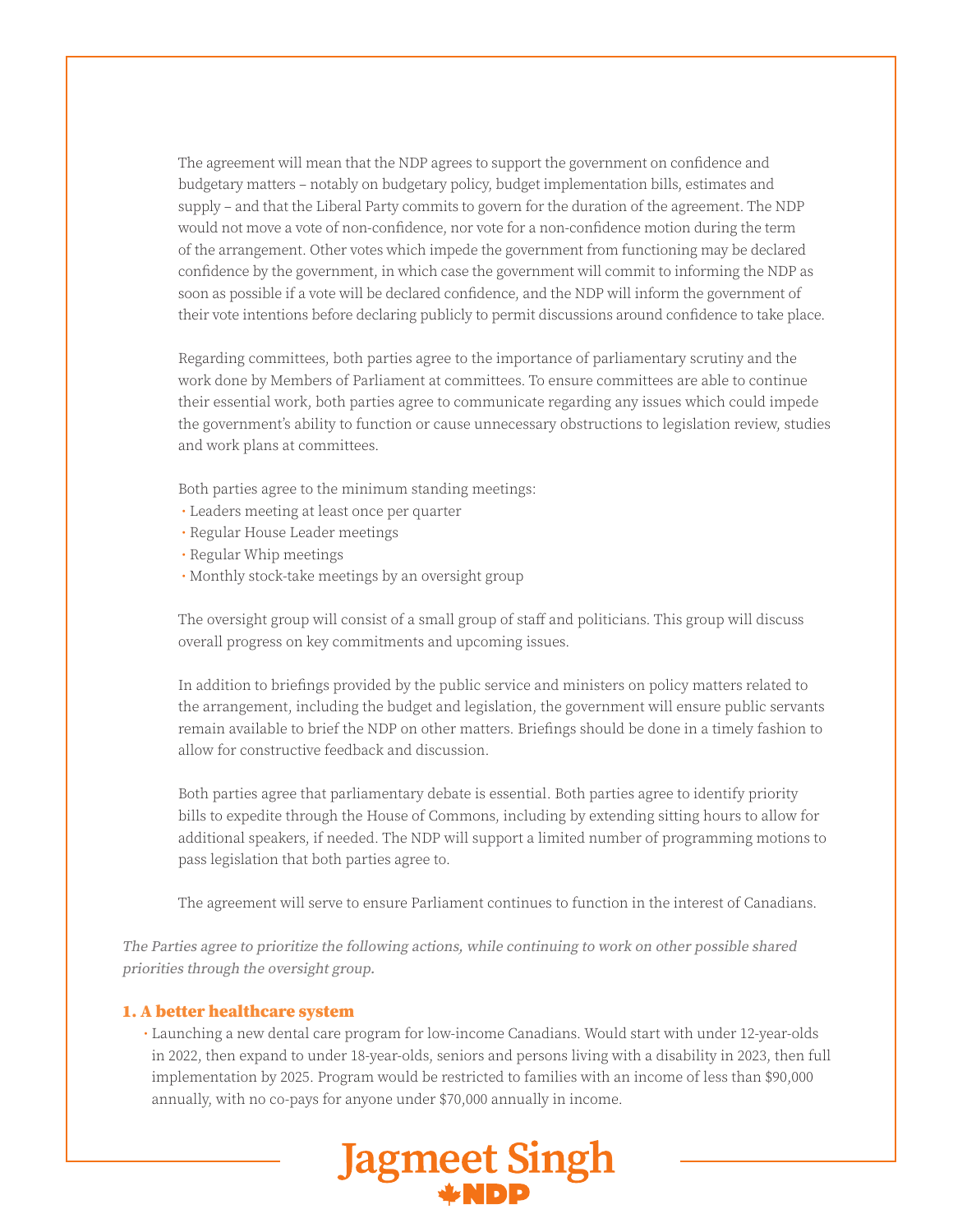- Continuing progress towards a universal national pharmacare program by passing a Canada Pharmacare Act by the end of 2023 and then tasking the National Drug Agency to develop a national formulary of essential medicines and bulk purchasing plan by the end of the agreement.
- Recognizing that health systems have been stretched because of COVID, the parties realize that additional ongoing investments will be needed in the immediate future to address these pressures. We will work with the provinces and territories to determine how together we can deliver better health outcomes for Canadians, including more primary care doctors and nurses, mental health support, aging at home, and better data.
- Tabling a Safe Long-Term Care Act to ensure that seniors are guaranteed the care they deserve, no matter where they live.

## **2. Making life more affordable for people**

- Extending the Rapid Housing Initiative for an additional year.
- Re-focusing the Rental Construction Financing Initiative on affordable units (under 80% AMR) and use 80% AMR or below as definition of affordable housing.
- Moving forward on launching a Housing Accelerator Fund.
- Implementing a Homebuyer's Bill of Rights and tackling the financialization of the housing market by the end of 2023.
- Including a \$500 one-time top-up to Canada Housing Benefit in 2022 which would be renewed in coming years if cost of living challenges remain.
- Through introducing an Early Learning and Child Care Act by the end of 2022, ensuring that childcare agreements have long-term protected funding that prioritizes non-profit and public spaces, to deliver high quality, affordable child care opportunities for families.

# **3. Tackling the climate crisis and creating good paying jobs**

- Advancing measures to achieve significant emissions reductions by 2030 compared to 2005 levels. Continuing to identify ways to further accelerate the trajectory to achieve net-zero emissions no later than 2050.
- Moving forward in 2022 on the creation of the Clean Jobs Training Centre to support workers retention, redeployment and training.
- Moving forward with Just Transition legislation, guided by the feedback we receive from workers, unions, Indigenous peoples, communities, and provinces and territories.
- Developing a plan to phase-out public financing of the fossil fuel sector, including from Crown corporations, including early moves in 2022.
- Moving forward in 2022 on home energy efficiency programs that both enhance energy affordability for Canadians and reduce emissions, with investments to support multiple streams including low-income and multi-unit residential apartments. We will also ensure that this funding includes support for creating Canadian supply chains for this work to ensure the jobs stay in Canada and that we create the skills to export these valuable energy efficiency products around the world.

# **4. A better deal for workers**

 • Ensuring that the 10 days of paid sick leave for all federally regulated workers starts as soon as possible in 2022.